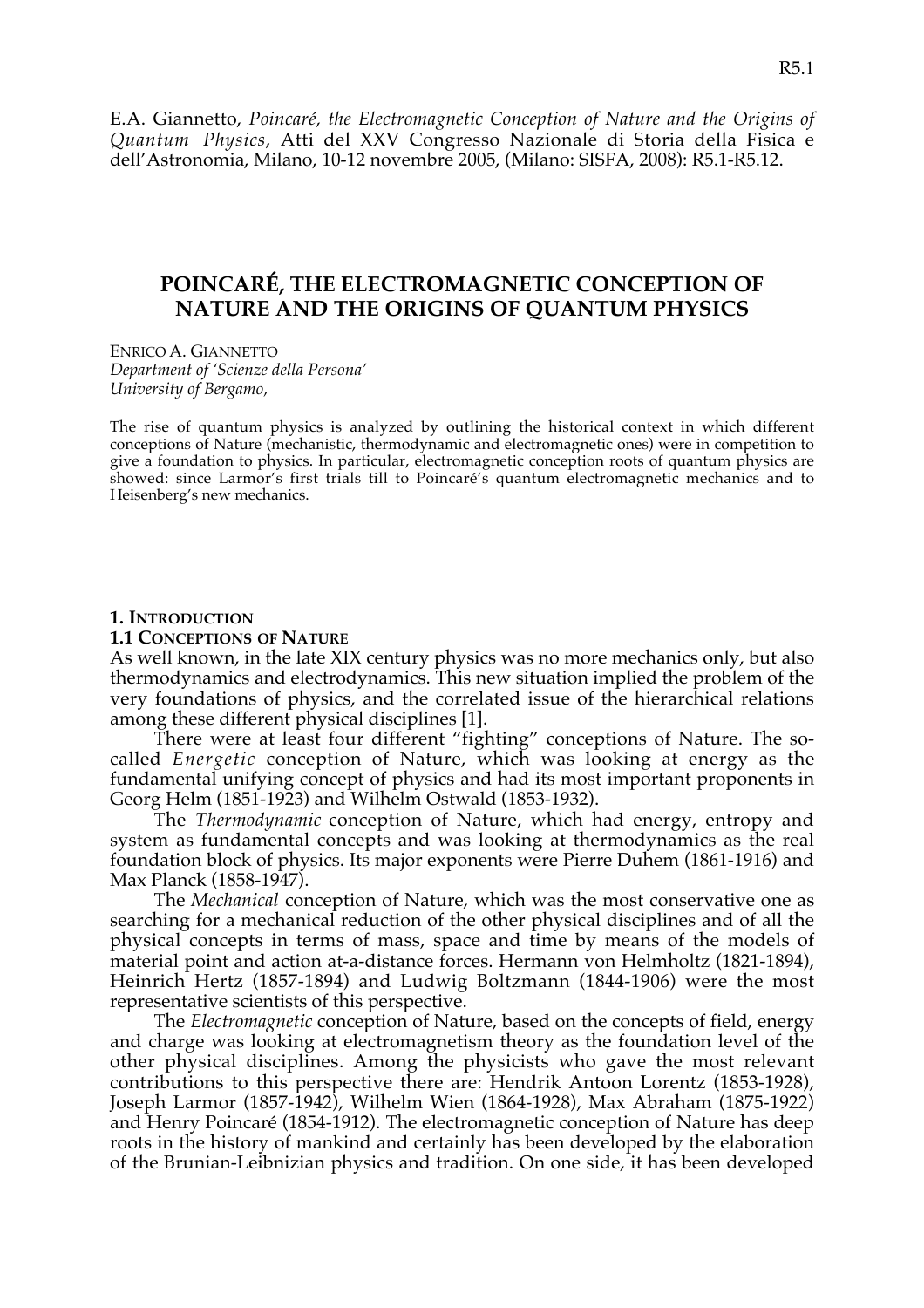within the German physics or *Naturphilosophie,* on the other side mainly within English physics.

William Gilbert (1540-1603) and then the same Johannes Kepler (1571-1630) were thinking about magnetism as the force which rules the order of our cosmos, of our Copernican world, and Athanasius Kircher (1602-1680) developed a theology of magnetism and of the magnetic Divine Universal Love.

Indeed, after the process by which Newtonian gravitation was reduced from a divine active force to a passive property of inertial matter and Newton's theology of gravitation was given up and mechanistic conception of Nature came to dominate, electricity came back to be considered the way to a new vitalistic conception of Nature. Electricity was considered an active force which could have been the origin of animated life, that is an active vital force, the Leibniz' internal *vis viva*, as well as the same *psyché* within things – a sort of electric unconscious – or the same *Anima Mundi*. Many theologians and physicists, like Prokop Divisch (1698-1765), Friedrich Cristoph Œtinger (1702-1782), Johan Ludwig Fricker (1729-1766), Gottlieb Friedrich Rösler (1740-1790), developed a very theology and psychology of electricity. The controversy on animal electricity at the end of XVIII and at the beginning of XIX century between Luigi Galvani (1737-1798) and Alessandro Volta (1745-1827), gave another turn to the consideration of the problem and its resolution with the dominance Volta's perspective and his presentation, in 1800, of the first "electric machine", the battery, pointed out the victory of the mechanistic view and the reduction of life to mechanisms to which even electricity could have been assimilated. It was the romantic physicist Johan Wilhelm Ritter (1776-1810) who turned Volta's interpretation upside down, stating that, because there was not a specific animal electricity, the whole Nature was a living and animated being just for the presence of electricity. Electric fluid was the *psyché* of everything. Romanticism continued to develop these ideas and Franz Anton Mesmer (1734-1815) spoke about animal magnetism, about a magnetic fluid as a universal soul, about *psyché* as a magnetic nervous fluid, about psychical sickness as magnetic diseases which could be healed by magnetic hypnotism.

Maxwell electromagnetism had shown that physical reality was not only inertial and passive matter, but also dynamical, active electromagnetic field, irreducible to a mechanical matter model. Furthermore, Maxwell equations present vacuum solutions, that is in absence of charged matter: electromagnetic field exists even when there is no matter. Thus, the possibility of a new non-dualistic view of physical reality was considered: if matter cannot exist without electromagnetic field and electromagnetic field can exist without matter, electromagnetic field could be the only physical reality and matter could be derived from the field.

### **1.2. ELECTROMAGNETIC CONCEPTION OF NATURE AND RELATIVITY**

Usually, the electromagnetic conception of Nature has been considered as superseded by the developments of XX century physics. However, a deep historical inquiry shows that the electromagnetic conception of Nature is at the roots of both the relativistic and quantum transformations of physics.

Concerning relativity, the 1900, 1902, 1904 and (5 June) 1905 papers written by Poincaré [2] show as special relativity dynamics derived from, and was a first realization of, the electromagnetic conception of nature. Einstein's (30 June) 1905 paper was only an incomplete mechanistic version of this new dynamics. This historical recognition is also fundamental to understand the first reception of special relativistic dynamics in all countries, and in particular in Italy.

A first complete presentation of this new dynamics appeared in the July 1905 paper written by Poincaré and published in 1906 [3]. In this paper the new dynamics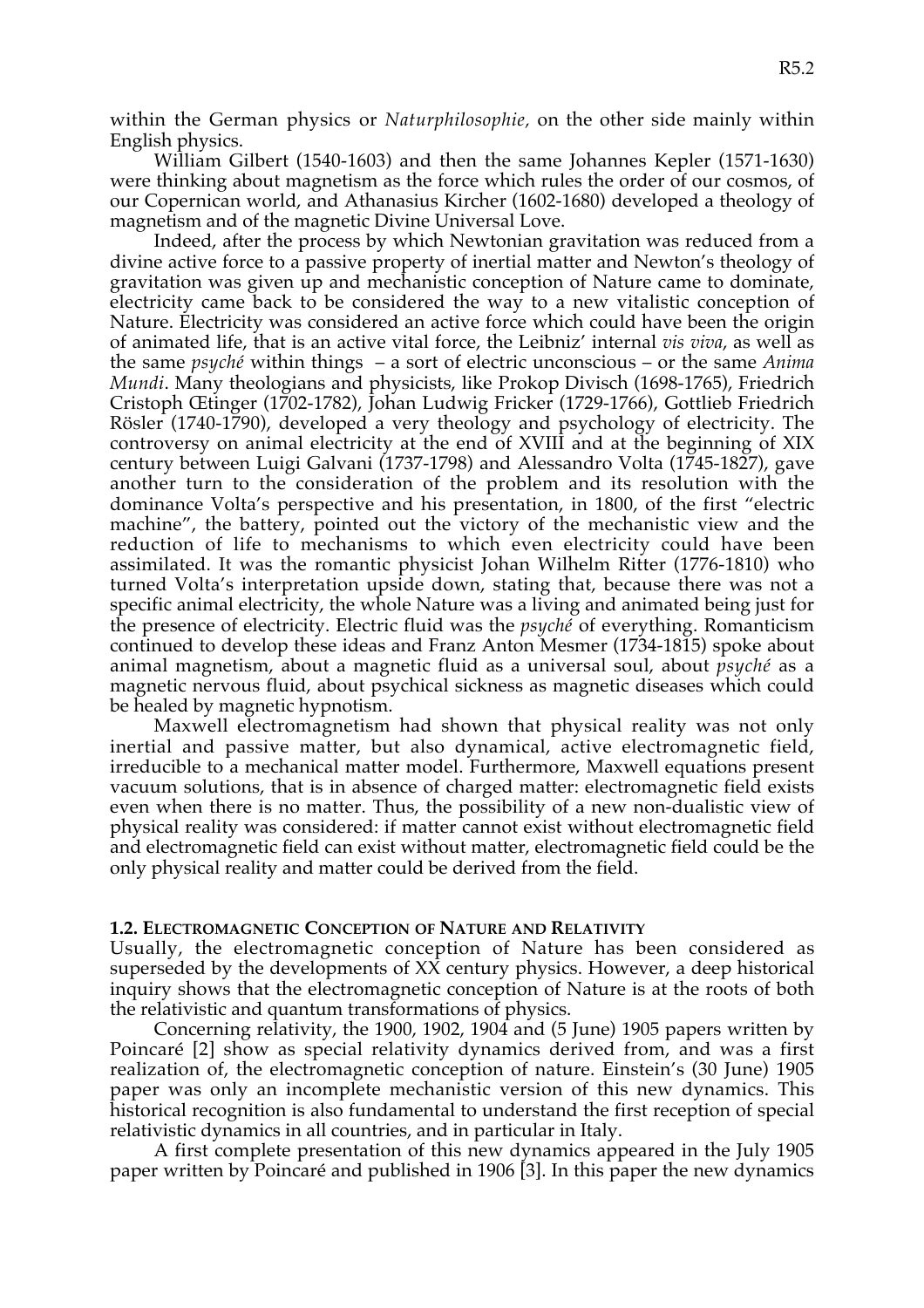was presented as an invariant one by the Lorentz-Poincaré transformation group, and it was derived by Maxwell's theory of electromagnetism and contained also a theory of gravitation (absent in Einstein's 1905 paper).

The starting point was electromagnetic self-induction phenomenon related to the so-called radiation reaction. When a charged particle is submitted to the action of an electromagnetic field, it is accelerated and it irradiates. This radiation modifies the field and the new field modifies the acceleration of the particle, which again irradiates and so on. In this way, the electromagnetic field depends on all the time derivatives of position up to the infinite one. This means that there is also a contribution to the field force proportional to the acceleration, the coefficient of which involves an electromagnetic mass, that is an electromagnetic contribution to the particle inertia.

At this point, the question was: is it possible that mechanical (inertial and gravitational) mass was not a primitive concept and indeed is wholly due to this electromagnetic effect? Poincaré, among other scientists, realized that this was the case also for non-charged matter as long as is constituted by charged particles: that is mechanical mass was nothing else than electromagnetic mass, and electromagnetic mass is not a static fixed quantity but depends on velocity. Mass is so related to the electromagnetic field energy by the today well-known (now considered from a mechanistic and not electromagnetic perspective) equation:  $m = E_{\text{e.m. field}}/c^2$ .

If mass is nothing else than electromagnetic field energy and charge can be defined, via Gauss' theorem, to the electric field flux through a certain space surface, matter can be completely understood in terms of the electromagnetic field, and it has also active and dynamical features beyond the passive and inertial ones. If mass must be understood in terms of the electromagnetic field, mechanics must be derived by electromagnetism theory which becomes the fundamental theory of physics. If mass changes with velocity, Newtonian mechanics is no more valid and must be modified. The new mechanics must have the same invariance group of electromagnetic theory, that is the Lorentz-Poincaré transformation group, to which a new relativity principle and a new gravitation theory (even gravitational mass changes with velocity) must also be conformed.

From Poincaré's perspective even gravitation is of electromagnetic origin. However, the new gravitational theory developed by Einstein's general relativity theory did not take count of this idea [4]. David Hilbert, simultaneously with Einstein, developed the same gravitational field equations [5].

The problem of the priority of Einstein or Hilbert, even if historically important, is not the relevant point. Indeed, the fundamental point is that in Hilbert's perspective matter (*T*) is considered as of electromagnetic origin: Hilbert and Einstein equations are mathematically equivalent, but they do not have the same physical meaning. Hilbert's point of view is related to a synthesis of the electromagnetic theory of Gustav Mie (1868-1957) [6] and Einstein theory of gravitation: Hilbert equations give automatically also Maxwell generalized electromagnetic field equations, which follow from the space-time structure induced by "electromagnetic matter" [7].

Thus, it can be traced an evolution line, within the electromagnetic conception of Nature, which started from Poincaré's special-relativistic dynamics and through Mie's theory lead to Hilbert's general-relativistic dynamics. And indeed, by the Hilbert electromagnetic general relativity, that is by the Hilbert electromagnetic theory of matter and gravitation, the cosmic and universal order came back to be related to magnetism as in the first proposals by Gilbert, Kepler and Kircher.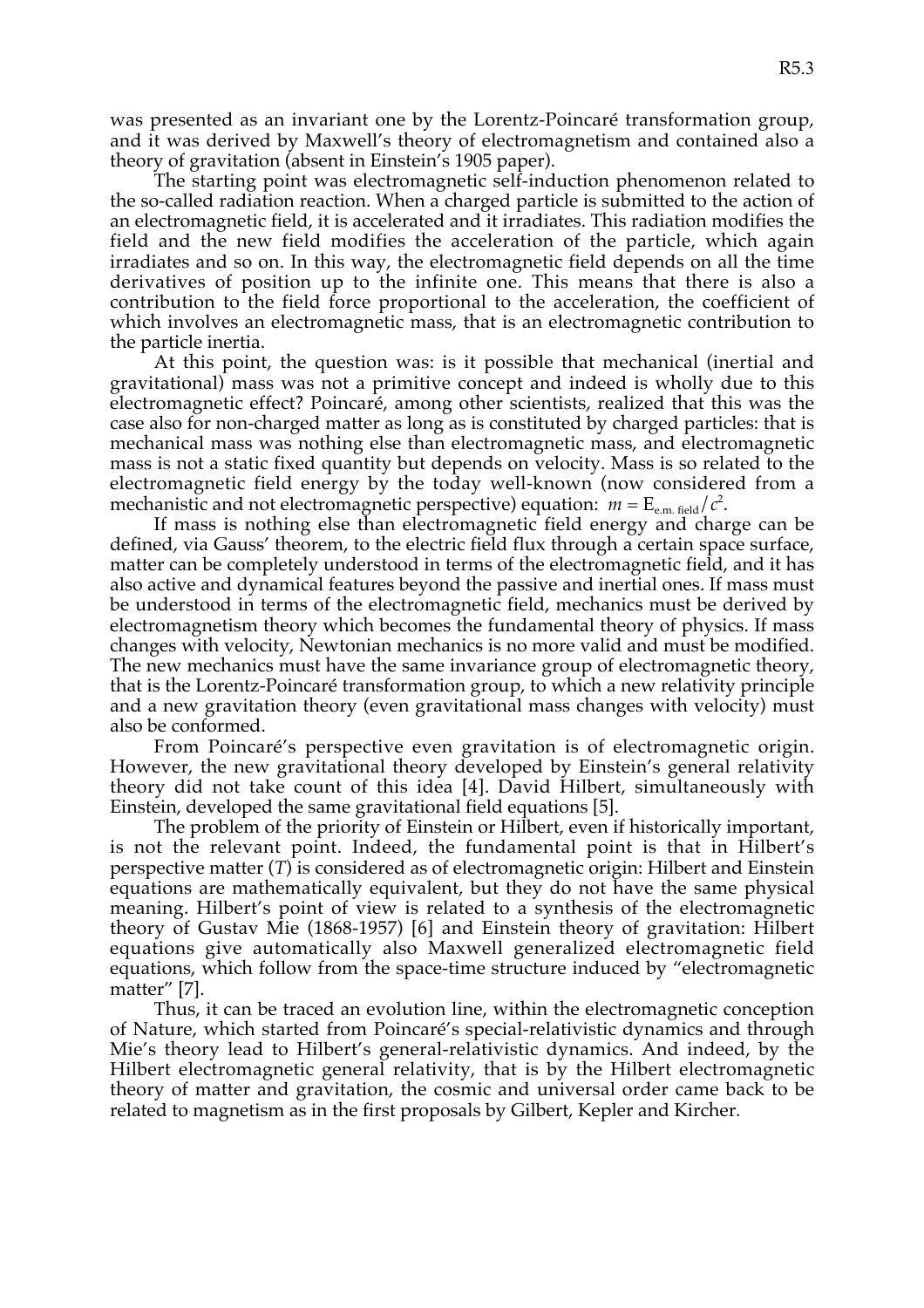The rising of quantum physics is conventionally related to the works of Planck during the years 1899-1900 [8]. However, Joseph Larmor, within an electromagnetic conception of Nature, was working to understand the atomic structure of matter in terms of the electromagnetic field at least since 1893 [9]. After leaving the idea of a "vortex atom", he considered the electrons as vortices into the sea of the electromagnetic field: this idea lead him to what, many years later, was called a "quantum atom". Electrons as rotations into the electromagnetic field constitute stable, stationary non-radiant configurations of atoms: these configurations correspond to given discrete values of the conserved angular momentum. Radiation is emitted or absorbed by atoms by impulses only when these configurations change in respect to the minimal total energy. Thus, emission of radiation and loss of energy were not related to the absolute translations of the electron as an accelerated, charged material particle, but to the relative changes (within the atoms) of the inertial rotational motions constituting electrons (in any stable state the change of velocity in a period is zero). This idea furnished an explanation of atomic spectra and even a prediction of the Zeeman effect. This electromagnetic conception of the atomic matter structure, that is the recognition of these atomic matter structures within the electromagnetic field, Larmor understood, would be also the key to the calculus of specific heats in terms of internal energy and equal partition of energy within the kinetic theory of gases.

Planck wanted to show the universality of thermodynamics and its second principle showing that it holds also for electromagnetic phenomena. Planck was forced to use Boltzmann's statistical thermodynamics concept of entropy, but showed that thermodynamics cannot be reduced to mechanics because heat is not only disordered matter motion but also electromagnetic radiation and that thermodynamics could be deduced by electromagnetism theory too. In 1900 Planck introduced discrete values of energy as heuristic tool within statistical thermodynamics of radiation to fit black-body radiation distribution experimental data. That is, energy was treated by Planck not as a continuous mathematical variable, but discrete:  $E = nh$ , where *n* is an integral number and so energy is given by an integral multiple of the product of a universal constant  $h = 6.55 \times 10^{27} \text{ erg} \cdot \text{s}$  with the physical dimension of an action and the radiation frequency. Planck's words made reference to "energy elements" (*Energie-elementen*), but Planck did not want to introduce an essential discontinuity within Nature but only to solve by the mathematical artifact of discreteness the problem to fit experimental data: he did not want to modify classical physics or to make a revolution. In 1899 Planck had already introduced this constant naming it "b" and not "h", it did not denote an action and it was a constant in the different theoretical context of finding an absolute system of natural units of measure.

The first actual physical meaning to this constant was given not by Einstein, but by Larmor in 1902 within his electromagnetic conception of Nature [10]. Following Larmor, Planck's constant was not related to a mathematical artifact but had to be interpreted in terms of the relationship between matter and (ether) electromagnetic field, that is as the ratio between matter energy (given by electromagnetic field energy) and radiation frequency. Planck's constant, for Larmor, was a quantum of the conserved angular momentum to be related to atomic electrons considered as vortices within electromagnetic field.

Larmor proposed also to leave the abstract oscillator model of matter used by Planck and to take count of the actual electromagnetic nature and origin of matter. This implied to use the simple idea of "elementary receptacles of energy", that is of cells in the phase space of physical systems. This idea was deduced from the consideration of the nature of radiation, constituted by discrete elements given by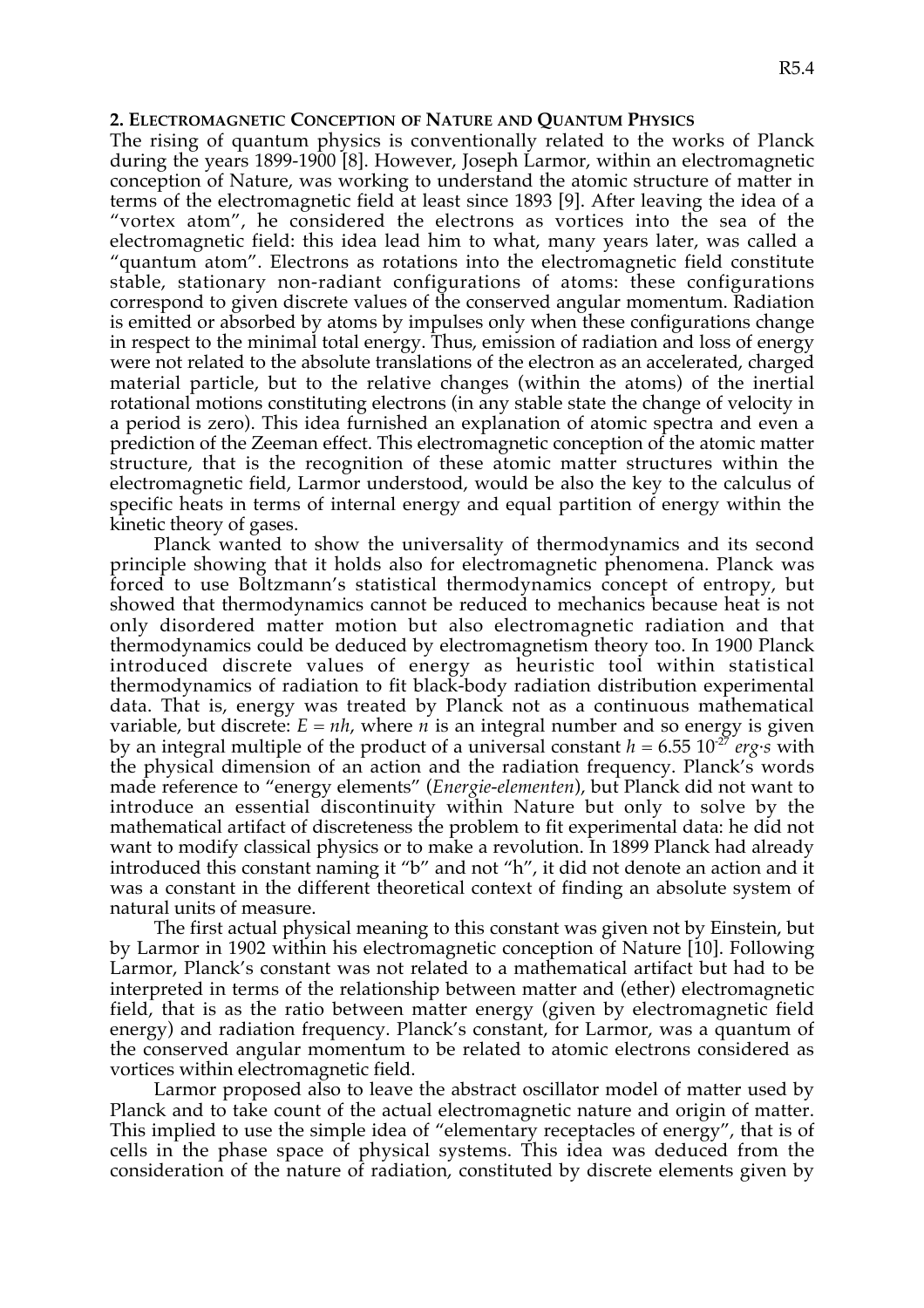short trains of simple undulations. The phase space reformulation of Planck's problem lead to the discreteness of the atomic conserved angular momentum from which was deduced the discreteness of energy. J.W. Nicholson in 1912 [11] explored this explanation of the atomic structure and his work was the starting point of Niels Bohr's model.

From Larmor's perspective, from the electromagnetic conception of Nature, the discrete, discontinuous, quantum nature of matter and radiation is easily understood because matter is derived from the fundamental physical reality given by the electromagnetic field. Thus, electromagnetic field must present wave but also corpuscular aspects to explain the origin of matter, and matter particles must present corpuscular but also wave aspects as long as they derive from the electromagnetic field.

Bohr [12] reconsidered Nicholson's model but completely changing its meaning: atom was no more understood in terms of the electromagnetic conception of Nature but in terms of an axiomatic approach in which the meaning of Planck's constant is no more given by the electromagnetic nature of the atomic matter structure but by an abstract quantum of mechanical action. Bohr followed Arnold Sommerfeld's perspective [13] which presumed to understand all the things in terms of an a priori assumed and unexplained constant, that is Planck's constant: electromagnetic as well as thermodynamic and mechanical models were considered to be no more suitable because electromagnetic field theory as well as thermodynamics and mechanics must be reformulated in order to fit experiments and to overcome the problem of their incompatibility. However, Sommerfeld and Bohr seem to not understand that their interpretation of Planck's constant was mechanical and this put mechanics at the fundamental level of physics, restating a new mechanistic perspective. It happened something like to the procedure of axiomatization which lead to the loss of electromagnetic meaning to the light velocity constant *c* in the mechanistic version of relativity dynamics given by Einstein. The meaning variance of a revolutionary item (*c* as well as *h*), together with the change in its "title" ("Universal Constant"), is a well known process which leads to a restoration, to a dogma to be understood "mechanically" and to a myth of the foundations of a new religion as well as a new scientific theory.

From Larmor's perspective, Planck's statistical thermodynamics of electromagnetism implied that classical electromagnetism continuous variables lose meaning and cannot be precisely determined, but only probabilistically just in order to derive matter corpuscles from the electromagnetic field.

In 1905-1906 Einstein [14], as well as he had done with Poincaré's new electromagnetic relativistic dynamics, by criticizing Planck noted the discontinuous and probabilistic character of radiation but inverted Larmor's perspective and introduced the quanta of light to reduce electromagnetism (as a statistical theory) to corpuscular mechanics.

## **3. POINCARÉ'S NEW QUANTUM ELECTROMAGNETIC MECHANICS**

In 1911 there was the famous first Solvay Conference on the problems raised by Planck's hypothesis and Einstein's quanta. Poincaré was present and participated actively to the debate: here, he understood immediately that physics was at the threshold of the deepest revolution ever happened. It could imply the renounce to the differential equations as (means to formulate) physical laws [15]. In 1911-1912, Poincaré wrote and published two important papers [16]: the first was presented to the *Académie des Sciences* on 4 December 1911. Poincaré showed that Planck's black body law implies necessarily the quanta hypothesis and these new discontinuous characters of light and electromagnetic field cannot be understood in terms of the old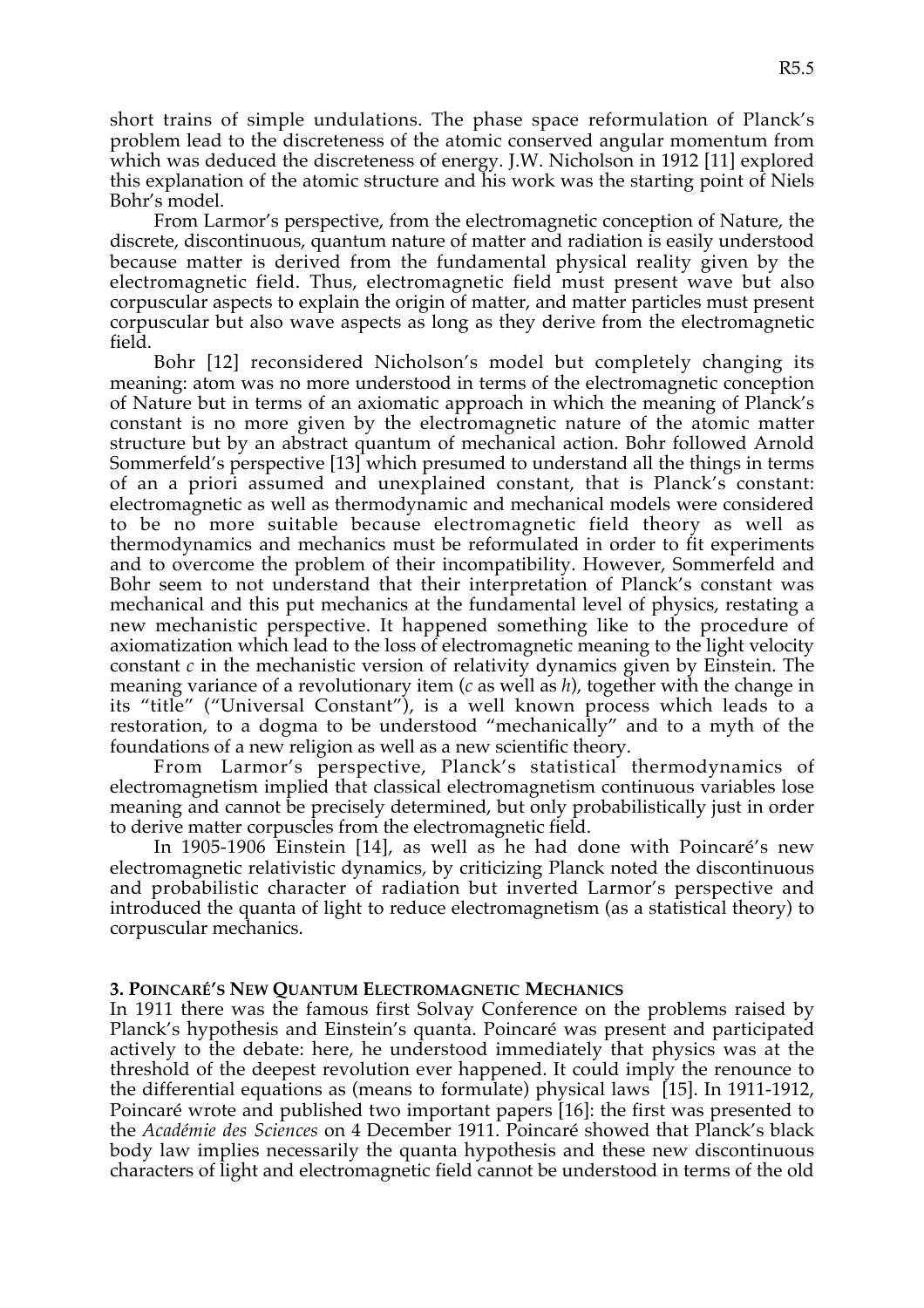corpuscular mechanics, and, on the contrary, these changes within electromagnetic theory imply a new mechanics. Indeed, if mechanics has to be built on electromagnetism and electromagnetism must be changed, then also mechanics must be modified: there must be a new "electromagnetic dynamics".

Poincaré proceeded in this way [16]: let be a system, whose state is defined by *n* parameters  $x_1, x_2, x_3, \ldots, x_n$ . Let be the evolution laws of these parameters formulated by the following differential equations:  $dx_k/dt = u_k$ .

Let be *W*d*J* the probability that the point representing the system state be in the volume d*J* of the  $x_k$ –space; then *W*, the probability density, must satisfy the equation  $\Sigma_k \partial (Wu_k/\partial x_k) = 0$ , where the *u*<sub>k</sub> are the generalized velocities and the equation, as it will be shown, is the same continuity equation that must be satisfied by the Jacobi last multiplier *K* [17].

When we deal with classical mechanics indeed we can write the Jacobi equations of motion in the canonical form:

$$
dq_i/dt = \frac{\partial T}{\partial p_i} \text{ and } dp_i/dt = -\frac{\partial T}{\partial q_i} + Q_i
$$
  
where  $Q_i = \sum_k (X_k \partial x_k / dq_i + Y_k \partial y_k / dq_i + Z_k \partial z_k / dq_i)$ 

are generalized forces.

These equations are more general than Hamilton's ones, because they do not presuppose the existence of a potential function.

The Jacobi last multiplier is so defined:

$$
0 = d(\lg K)/dt + \Sigma_k \partial (\partial T/\partial p_k)/\partial q_k + \Sigma_k \partial (dp_k/dt)/\partial p_k
$$

From this equation it follows:

 $1/K dK/dt + \Sigma_k \partial(dq_k/dt)/\partial q_k + \Sigma_k \partial(-\partial T/\partial q_k + Q_k) \partial p_k = 0$ 

For *K* different from zero, it yields:

 $dK/dt + K \Sigma_k \partial (dq_k/dt)/\partial q_k + \Sigma_k \partial (-\partial T/\partial q_k + Q_k)/\partial p_k = 0$ 

and so in the other coordinates:

 $dK/dt + K \Sigma_k \partial u_k / \partial x_k = 0$ 

Then, it can be written:

 $dK/dt + K$  divu = 0

and so:

∂*K*/∂*t* + (div*K*)**u** + *K* div**u** = 0

And finally the following continuity equation is obtained:

∂*K*/∂*t* + div(*K***u**) = 0

If Hamilton's equations

 $dq_i/dt = \partial H/\partial p_i$  and  $dp_i/dt = -\partial H/\partial q_i$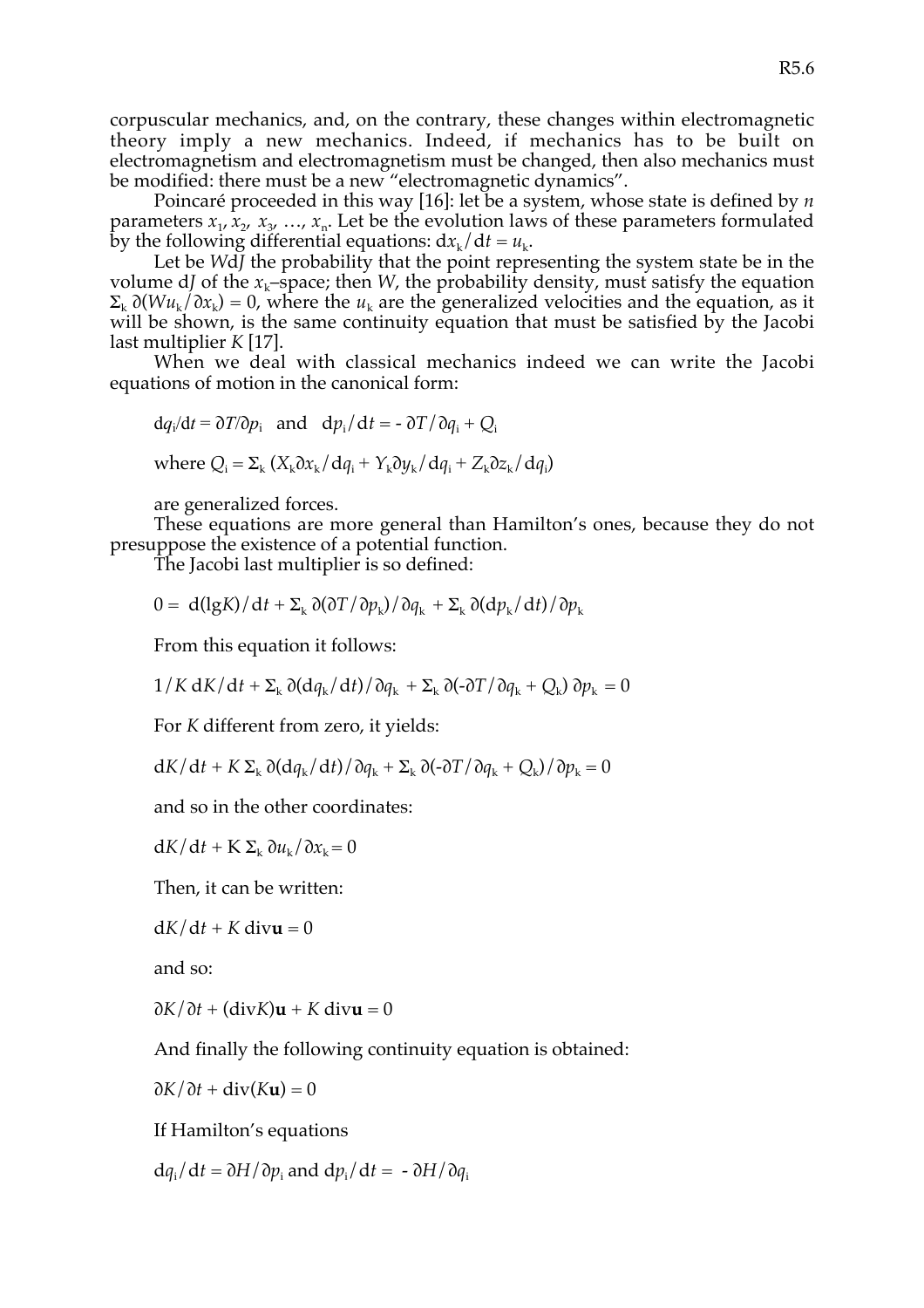hold, then the forces only depend on coordinates and not on velocities, ∂*Q*k/∂*p*<sup>k</sup>  $= 0$  and

 $dq_i/dt = \partial T/\partial p_i$  and  $dp_i/dt = -\partial T/\partial q_i$ 

Thus, it can be deduced that:

 $\Sigma_k \partial(u_k/\partial x_k) = \Sigma_k \partial(\partial T/\partial p_k)/\partial q_k - \Sigma_k \partial(\partial T/\partial q_k)/\partial p_k = \Sigma_k \partial \partial T/\partial p_k \partial q_k - \Sigma_k \partial \partial T/\partial q_k \partial p_k = 0$ 

that is  $dK/dt = -K$  div $u = 0$ , and so *K* does not depend totally on time.

If  $div(Ku) = 0$ , that is the current is stationary, then

 $(\text{div}K)\mathbf{u} + K\text{div}\mathbf{u} = 0$ , and so

from div $\mathbf{u} = 0$  it follows  $(\text{div}K)\mathbf{u} = 0$ 

Therefore, for *K* different from  $K = K(t)$ , that is for *K* independent from time, it yields:

 $dK/dt = \text{div}(Ku) = 0$ , and so

 $dK/dt = Kdiv**u** + (divK)**u** = 0$ , and finally

 $dK/dt = (divK)\mathbf{u} = 0$ ,

so that *K* is independent even from the  $x_k$ , that is *K* is a constant. Thus, we can choice  $K = 1$  and then it is obtained

 $div(Ku) = Kdivu = 0$  and so divu = 0

with Hamilton's equations satisfied. Otherwise, if *K* is not constant and in general it depends from t and from the  $x<sub>k</sub>$ , it is

 $\Sigma_k \partial (Ku_k/\partial x_k) = 0$ ,

that is the same equation that holds for the probability density *W*, and so  $W = K$ : probability density is the Jacobi last multiplier.

The condition  $W = K = 1$ , as Dugas has remarked [18], corresponds to the complete homogeneity of the possibility that the system state representative point is everywhere in the phase space of the  $q_k$  and the  $p_k$ .

Thus, Poincaré proposed to introduce a new Jacobi last multiplier, that is a new probability density in phase space, different from unity and given by an essential discontinuous function just to obtain Planck's law and not Rayleigh-Jeans equation of equipartition.

*W* must be a function containing factors  $w = w(e_k)$  which are zero for values of energy *e*k different from a multiple of the quantum *e*.

This property is introduced to give a finite energy electromagnetic radiation: thus, mechanics must be modified to take count of electromagnetic variables, that is of the modified electrodynamics which Planck's law requires. This can be realized trivially by assuming that all the mechanical forces, and so all the forms of exchange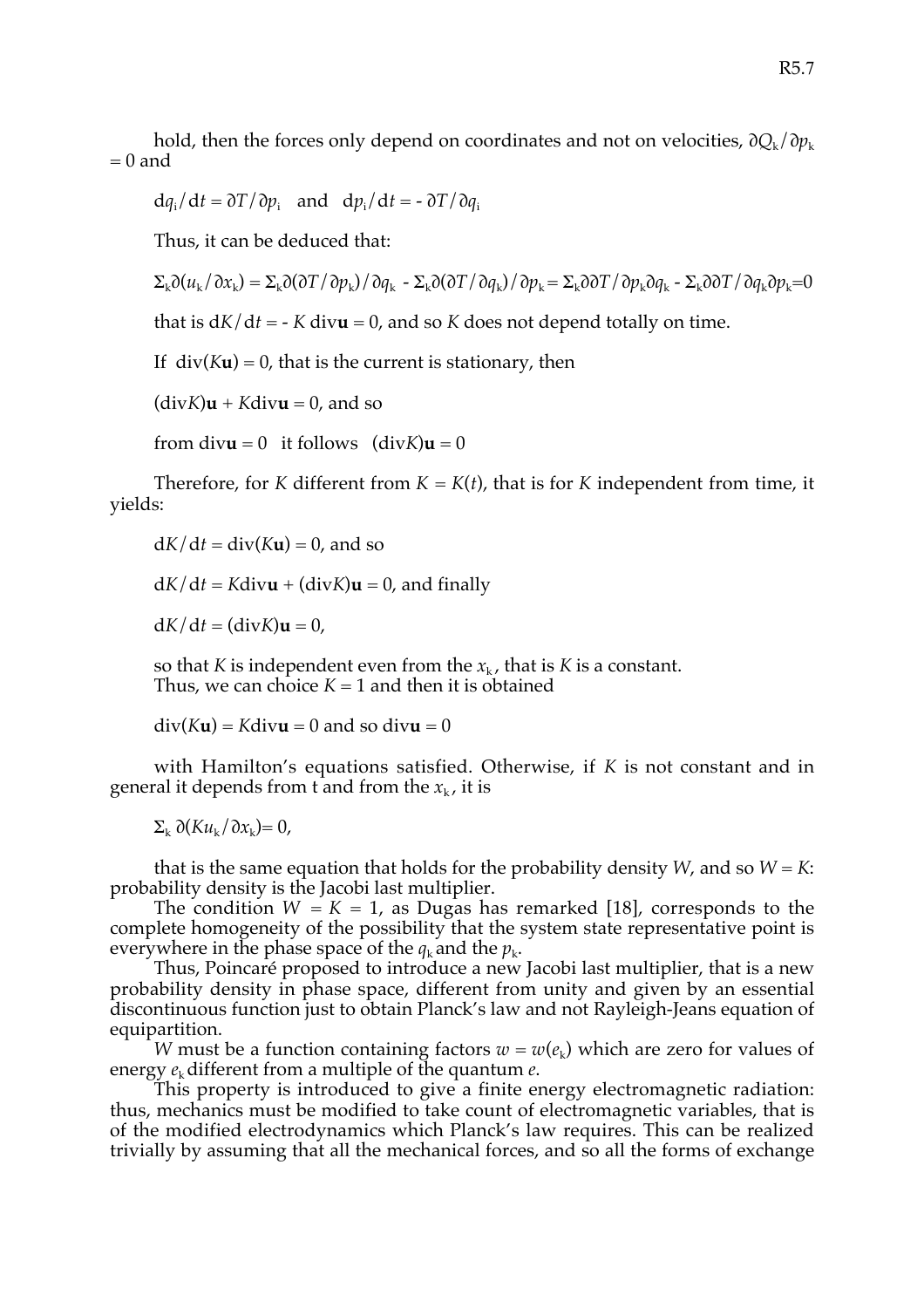of energy, are of electromagnetic nature. The new mechanics is a new quantum electromagnetic mechanics.

This new quantum electromagnetic mechanics, as Poincaré conceived it, is a theory for an isolated system, and rigorously only for the whole universe: the evolution dynamics of the universe thus results to be discontinuous and the universe would jump discontinuously from a state to another one. This implies that it is not possible to distinguish a continuous range of intermediate states and instants too in which no change is present in the universe, and so it yields a discontinuous time: atoms of time must be introduced. This was the first time a *quantum time* was introduced.

If *W* is an essentially discontinuous function all the equations involving it must be modified by replacing integrals with sums and derivatives and differentials with finite variations, which correspond to quantum discontinuous jumps.

Thus, it yields a finite variation equation for *W*:

$$
\Sigma_{\rm k} \Delta (W(\Delta x_{\rm k} / \Delta t) / \Delta x_{\rm k} = 0
$$

This is an equation for a discontinuous quantum "density matrix" in the phase space or in the action-angle space. The discontinuity of the *W* function corresponds to the discontinuity of energy and its definition only in phase space corresponds to the impossibility of simultaneously determining the separate probability distributions of coordinates and momenta as continuous variables, in such a way that a minimum size for phase space cell exists and it is given by

∆*q* ∆*p* = *h*

This is the finite difference relation which must replace the integral equation for an elementary phase space cell introduced by Planck and quoted by Poincaré: this relation implies the mutual dependent variability of coordinates and momenta, which furthermore must vary in jumps; it contains in some way, as Dugas underlines [18], the content of the indeterminacy relations.

Poincaré's new equations of motion are the first form of new quantum mechanical equations and can be compared to the successive most general form of quantum mechanical Liouville equations for density matrix [19] when it is impossible to define a Schrödinger wave function: however, Poincaré's equations represent a more radical shift from classical mechanics, because are finite variation equations. From Poincaré perspective, continuity cannot be saved even writing an equation for the probability density, because this must be an essentially discontinuous function. Poincaré's equations are more general than Schrödinger's ones in a further respect: they do not presuppose the possibility to define a potential function for the interaction, because are derived from Jacobi equations.

Dugas [18] has shown (even by neglecting the potential problem) that in Schrödinger's quantum mechanics the Jacobi last multiplier is given by \_\*\_ defined in configuration space and in Dirac's spinorial quantum relativistic mechanics by  $\mu^*_{k}$ as continuous functions. However, following Poincaré, even probability density functions are discontinuous and physical laws can no more be represented by differential equations.

From this perspective, electromagnetism cannot be reduced to mechanics, but, on the contrary, mechanics must be modified again and in more radical way than by the relativistic electromagnetic dynamics: mechanics must be intrinsically probabilistic even for only one material particle, because the origin of matter is electromagnetic and electromagnetic radiation is discontinuous.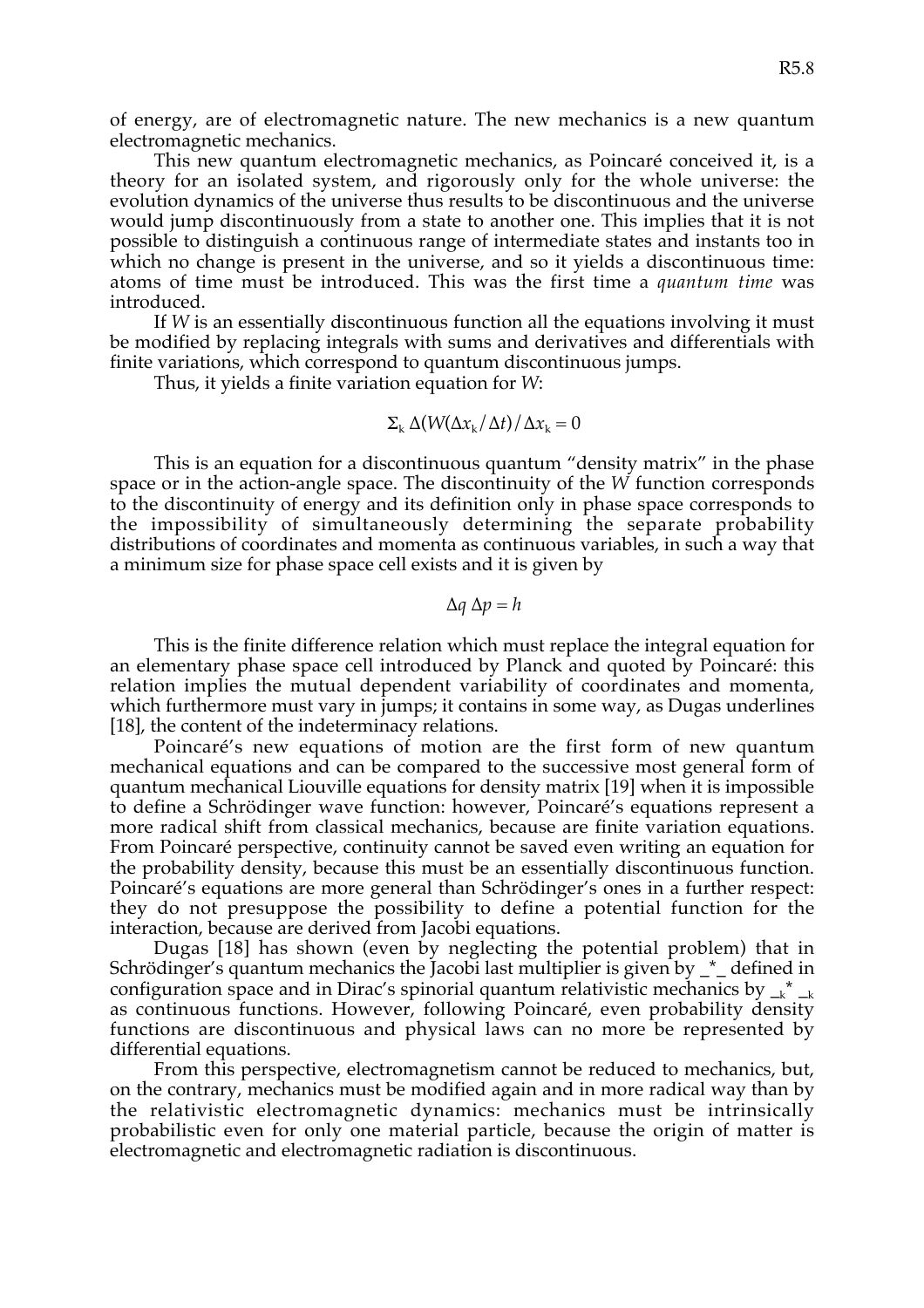Poincaré's new electromagnetic discontinuous mechanics based on a discontinuous electromagnetic action was mathematically very difficult for the other physicists (Jacobi last multiplier technique was used in celestial mechanics) and was not understood at all: thus, this first form of a new revolutionary electromagnetic quantum mechanics was not accepted.

## **4. CONCLUDING REMARKS**

Only after many years, in 1925, Heisenberg [20] stated the necessity of, and posed the basis for, a new quantum mechanics: his starting point was not the electromagnetic conception of Nature, but an operational perspective. Heisenberg showed that at the atomic or microphysical level the only measurable variables were the electromagnetic variables of frequency and intensity of electromagnetic radiation absorbed or emitted by electrons within atoms. From this point of view, mechanical variables, as long as they are not directly measurable and cannot be objects of absolute experimentation, intuition or visualization at the atomic microphysical level, must be redefined in terms of such measurable electromagnetic variables. This implied, as then stated in 1927 by Heisenberg himself [21], a fundamental indeterminacy of mechanical variables. If physical reality is only what can be experimentally measured, from Heisenberg's perspective the electromagnetic conception of Nature can be deduced without any aprioristic assumption. Its deduction follows merely from the request of an operational definition of physical variables at the microscopic level.

Unfortunately, this original derivation and foundation of quantum mechanics has been completely forgotten and removed. It was for ideological reasons that mechanics must be maintained independent from electromagnetism and at the foundation level of the physical sciences. This priority of mechanics is related to the mechanistic conception of Nature. Considering Nature and the other non-human living beings as machines, that is as inert and passive matter, is the pre-condition to avoid any ethical problem in respect of Nature and the other non-human living beings and to the complete violent dominion over, and exploitation of, Nature and the other living beings.

### **REFERENCES**

1. R. McCormmach, C. Jungnickel (1986). *Intellectual Mastery of Nature: Theoretical Physics from Ohm to Einstein*, I-II (Chicago: The University of Chicago Press, 1986): II vol. 211-253; E. Giannetto (2005). *Saggi di storie del pensiero scientifico*, (Bergamo: Sestante for Bergamo University Press, 2005): 299-321.

2. Poincaré, Henri (1898). "La mesure de temps", *Revue de Métaphysique et Morale* 1898, *6*: 1. H. Poincaré (1900). "La théorie de Lorentz et le principe de réaction", *Arch. Néerl*. 1900, *5*: 252; H. Poincaré (1902). *La Science et l'Hypothèse* (Paris: Flammarion, 1902); H. Poincaré (1904). "L'état actuel et l'avenir de la Physique mathématique", *Bulletin des Sciences Mathématiques* 1904, *28*: 302; H. Poincaré (1905). "Sur la dynamique de l'électron", *Comptes Rendus de l'Académie des Sciences* 1905, *140*: 1504.

3. H. Poincaré (1906). "Sur la dynamique de l'électron", *Rendiconti del Circolo Matematico di Palermo* 1906, *21*: 129.

4. A. Einstein (1915). "Die Feldgleichungen der Gravitation", *Königlich Preußische Akademie der Wissenschaften (Berlin), Sitzungsberichte* 1915: 844-847.

5. D. Hilbert (1916). "Die Grundlagen der Physik (Erste Mitteilung)"*, Nachrichten von der Königlich Gesellschaft der Wissenschaften zu Göttingen, Mathematisch-physikalische Klasse* 1916: 395-407.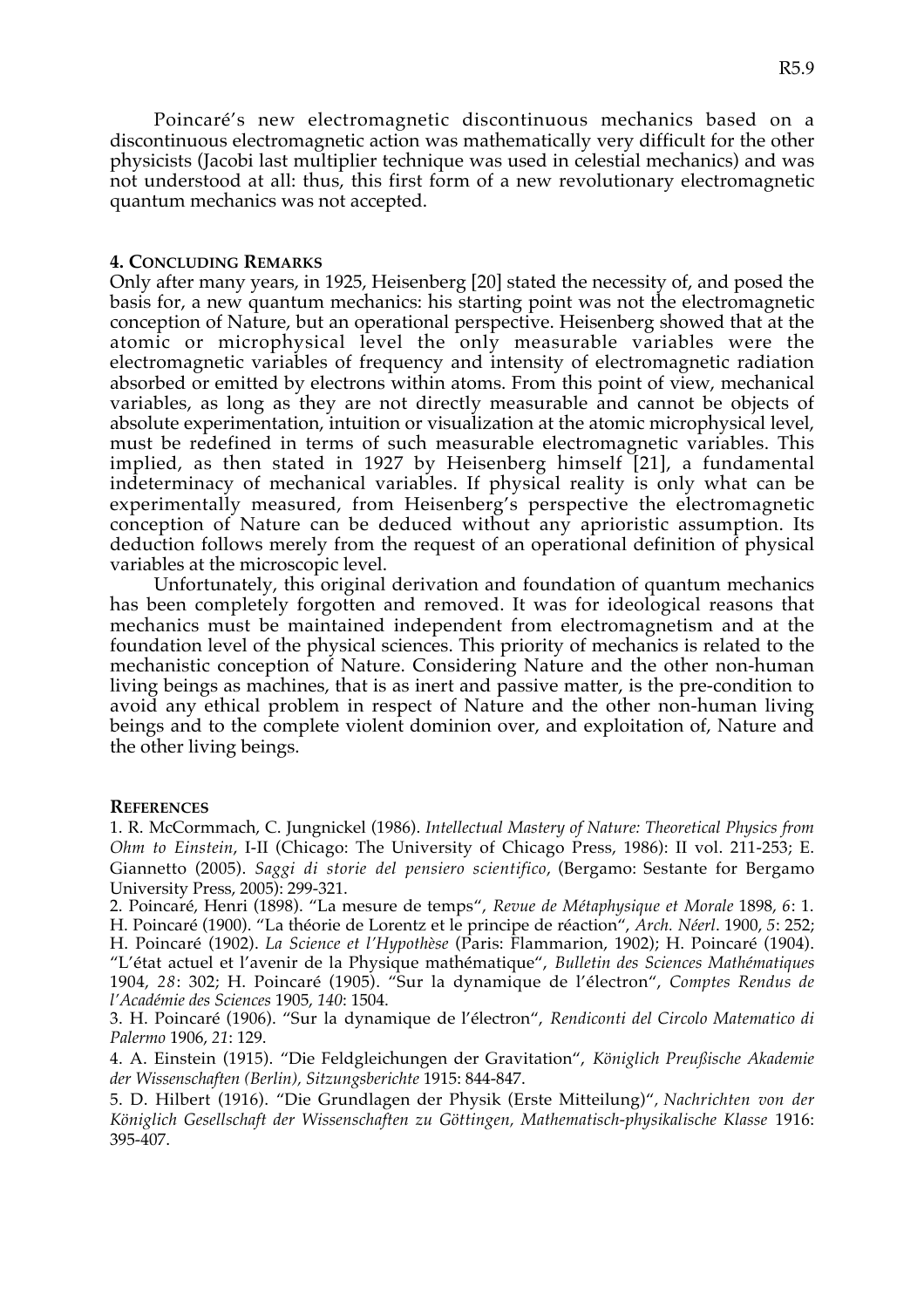6. G. Mie (1912-13). "Grundlagen einer Theorie der Materie, Erste Mitteilung", *Annalen der Physik* 1912, *37*: 511-534; "Zweite Mitteilung", *Annalen der Physik* 1912, *39*: 1-40; "Dritte Mitteilung", *Annalen der Physik* 1913, *40*: 1-66.

7. E.R.A. Giannetto, *Einstein, Hilbert and the Origins of the General Relativity Theory*, in press.

8. M. Jammer (1966). *The Conceptual Development of Quantum Mechanics* (New York: McGraw-Hill, 1966): 1-61; M. Planck (1899). "Ueber irreversible Strahlungsvorgaenge" *Berliner Berichte,* 18 May 1899: 440; M. Planck (1900). "Zur Theorie des Gestzes der Energieverteilung im Normalspektrum", *Verhandlungen der Deutschen Pysikalischen Gesellschaft* 1900, 2: 237, engl. tr., *"*On the Theory of the Energy Distribution Law of the Normal Spectrum", in D.ter Haar (1967) *The Old Quantum Theory* (Oxford: Pergamon Press, 1967): 82-90.

9. J. Larmor (1893-97). "A Dynamical Theory of the Electric and Luminiferous Medium"*,* abstract, *Proc. Roy. Soc*. 1893, *54*: 438; part I, *Phil. Trans. Roy. Soc.* 1894, *185*: 719; part II abstract, *Proc. Roy. Soc*. 1895, *58*: 222; part II, *Phil. Trans. Roy. Soc.* 1895, *186*: 695; part III abstract, *Proc. Roy. Soc*. 1897, *61*: 272; part III, *Phil. Trans. Roy. Soc.* 1897, *A190*: 205; J. Larmor (1897). "On the theory of the magnetic influence on spectra; and on the radiation of moving ions", *Phil. Mag.* 1897, *5*, *44*: 503; J. Larmor (1900). *Aether and Matter* (Cambridge: Cambridge University Press, 1900); B. Giusti Doran (1975). "Origins and Consolidation of Field Theory in Nineteenth-Century Britain: From the Mechanical to the Electromagnetic View of Nature" *Historical Studies in the Physical Sciences* 1975, *6* (Princeton: Princeton University Press, 1975).

10. J. Larmor (1902). *Theory of Radiation*, in *Encyclopedia Britannica* vol. 8 (vol. XXXII of the complete work) (London: Black, 1902): 120. J. Larmor (1903). "On the application of the method of entropy to radiant energy", *Reports Brit. Assoc. Adv. Sci.* 1903: 546 (abstract of a paper presented at the Belfast meeting); J. Larmor (1909). "On the statistical and thermodynamical relations of radiant energy" *Proc. Roy. Soc. (London)* 1909, *A83*: 82; J. Larmor (1911). *Preface* to *The Scientific Papers of S. B. McLaren* (Cambridge: Cambridge University Press, 1925).

11. J.W. Nicholson (1912). *Monthly Notices of the Royal Astronomical Society* 1912, *72*: 49, 139, 677, 693, 729.

12. N. Bohr (1913). *Philosophical Magazine* 1913, *26*: 1, 476, 857.

13. A. Sommerfeld (1911). *Physikalische Zeitschrift* 1911, *12*: 1057.

14. A. Einstein (1905). "Ueber einen die Erzeugung und Verwandlung des Lichtes betreffenden heuristischen Gesichtspunkt" *Annalen der Physik* 1905, *17*: 132; A. Einstein (1906). "Zur Theorie der Lichterzeugung und Lichtabsorption" *Annalen der Physik* 1906, *20*: 199.

15. See the *Discussion du rapport de M. Einstein*, in MM. P. Langevin et M. de Broglie (eds.), *La théorie du rayonnement et les quanta. Rapports et discussions de la Réunion tenue à Bruxelles, du 30 Octobre au 3 Novembre 1911 sous les auspices de M. E. Solvay* (Paris: Gauthier-Villars, 1912): 436- 454, in particular p. 451 and *Abhandlungen der deutschen Bunsengesellschaft* **7**: 330-364.

16. H. Poincaré (1912). "Sur la théorie des quanta" *Comptes Rendus de l'Académie des Sciences* 1912, *153*: 1103-1108, reprinted in H. Poincaré, *Œuvres de Henri Poincaré*, I-XI, Gauthier-Villars, Paris 1934-1956, v. IX: 620-625; "Sur la théorie des quanta" *Journal de Physique théorique et appliquée* 1912, *2*: 5-34, reprinted in *Œuvres*, v. IX, op. cit.: 626-653; "L'hypothèse des quanta" *Revue Scientifique* 1912, *50*: 225-232, reprinted in *Œuvres*, v. IX, op. cit.: 654-668 and as chapter 6 in H. Poincaré (1913). *Dernières pensées* (Paris: Flammarion, 1913); H. Poincaré (1912). "Les rapports de la matière et l'éther" *Journal de physique théorique et appliquée* 1912, *5*, *2* : 347-360, reprinted in *Œuvres*, v. **IX**, op. cit.: 669-682 and as chapter 7 in H. Poincaré, *Dernières pensées*, op. cit. See also: H. Poincaré (1911). *L'évolution des lois*, conference delivered at the Congresso di Filosofia di Bologna on 8 April 1911, in *Scientia* 1911, *9*: 275-292, reprinted as chapter 1 in *Dernières pensées*, op. cit.

17. C.G.J. Jacobi, *Crelle's Journal* 1844, *27*: 199 and *29*: 213, 388; A.R. Forsyth (1885). *A Treatise on Differential Equations* (London: MacMillan, 1885, sixth edition 1948): 356-366; E. Whittaker (1904). *A Treatise on the Analytical Dynamics of Particles and Rigid Bodies* (Cambridge: Cambridge University Press, 1904, fourth edition 1960): 267-287; R.H. Fowler (1929). *Statistical Mechanics – The Theory of the Properties of Matter in Equilibrium* (Cambridge: Cambridge University Press, 1929, second edition 1936, reprinted in 1955): 11-15; D. Buoccaletti, G. Pucacco (1996). *Theory of Orbits*, vol. I, *Integrable Systems and Non-perturbative Methods* (Berlin: Springer Verlag, 1996): 61-72; R. Dugas (1955). *Histoire de la mécanique*